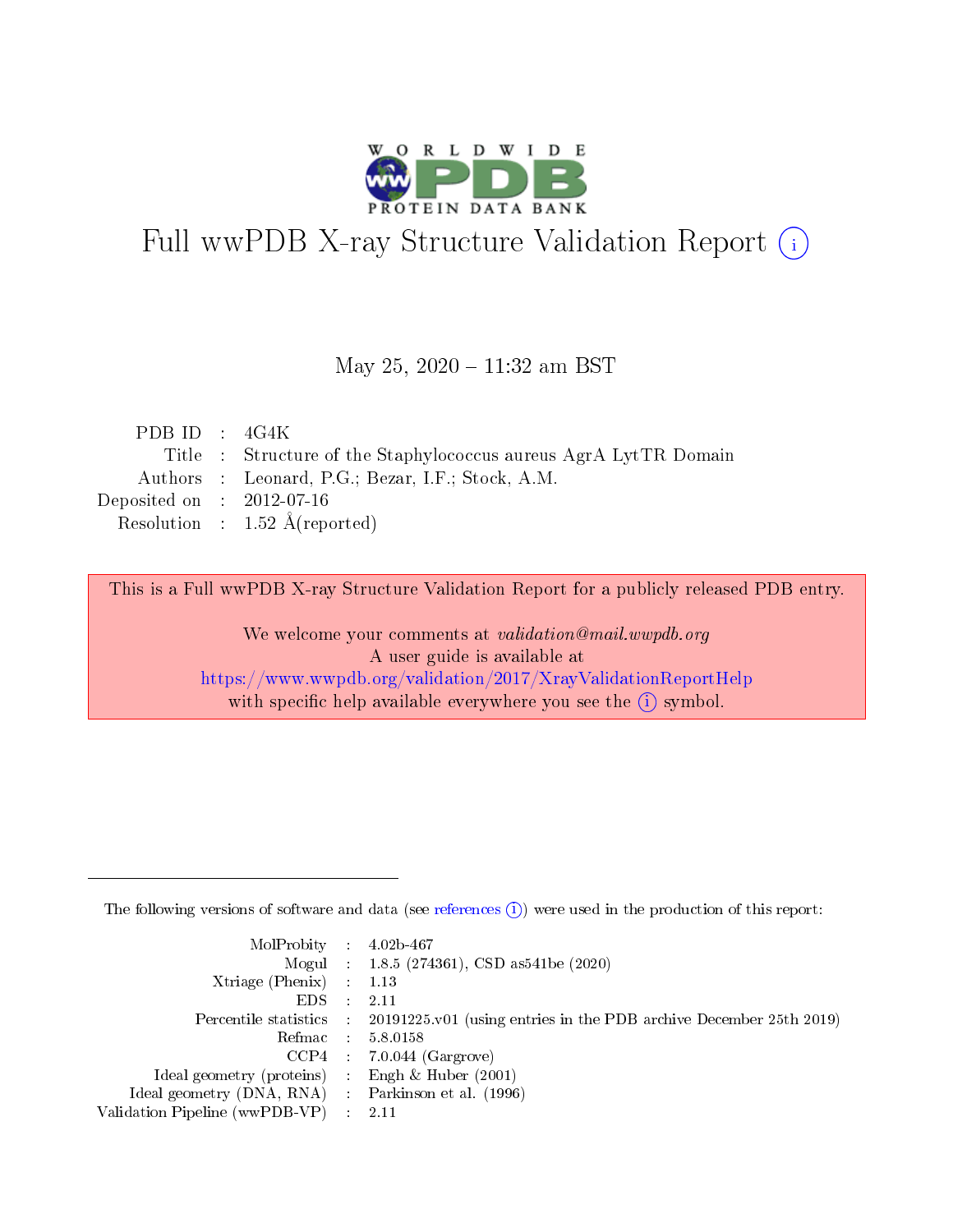# 1 [O](https://www.wwpdb.org/validation/2017/XrayValidationReportHelp#overall_quality)verall quality at a glance  $(i)$

The following experimental techniques were used to determine the structure: X-RAY DIFFRACTION

The reported resolution of this entry is 1.52 Å.

Percentile scores (ranging between 0-100) for global validation metrics of the entry are shown in the following graphic. The table shows the number of entries on which the scores are based.



| Metric                | Whole archive<br>$(\#Entries)$ | Similar resolution<br>$(\#\text{Entries}, \text{resolution range}(\text{\AA}))$ |  |  |
|-----------------------|--------------------------------|---------------------------------------------------------------------------------|--|--|
| $R_{free}$            | 130704                         | $4009(1.54-1.50)$                                                               |  |  |
| Clashscore            | 141614                         | $4249(1.54-1.50)$                                                               |  |  |
| Ramachandran outliers | 138981                         | $4148(1.54-1.50)$                                                               |  |  |
| Sidechain outliers    | 138945                         | $4146(1.54-1.50)$                                                               |  |  |
| RSRZ outliers         | 127900                         | $3943(1.54-1.50)$                                                               |  |  |

The table below summarises the geometric issues observed across the polymeric chains and their fit to the electron density. The red, orange, yellow and green segments on the lower bar indicate the fraction of residues that contain outliers for  $>=3, 2, 1$  and 0 types of geometric quality criteria respectively. A grey segment represents the fraction of residues that are not modelled. The numeric value for each fraction is indicated below the corresponding segment, with a dot representing fractions  $\epsilon=5\%$  The upper red bar (where present) indicates the fraction of residues that have poor fit to the electron density. The numeric value is given above the bar.

| Mol | ${\rm Chain \mid Length}$ | Quality of chain |    |    |  |  |  |
|-----|---------------------------|------------------|----|----|--|--|--|
|     | $103\,$                   | $\%$<br>88%      | 7% | 5% |  |  |  |
|     | 103                       | 10%<br>92%       | 5% |    |  |  |  |

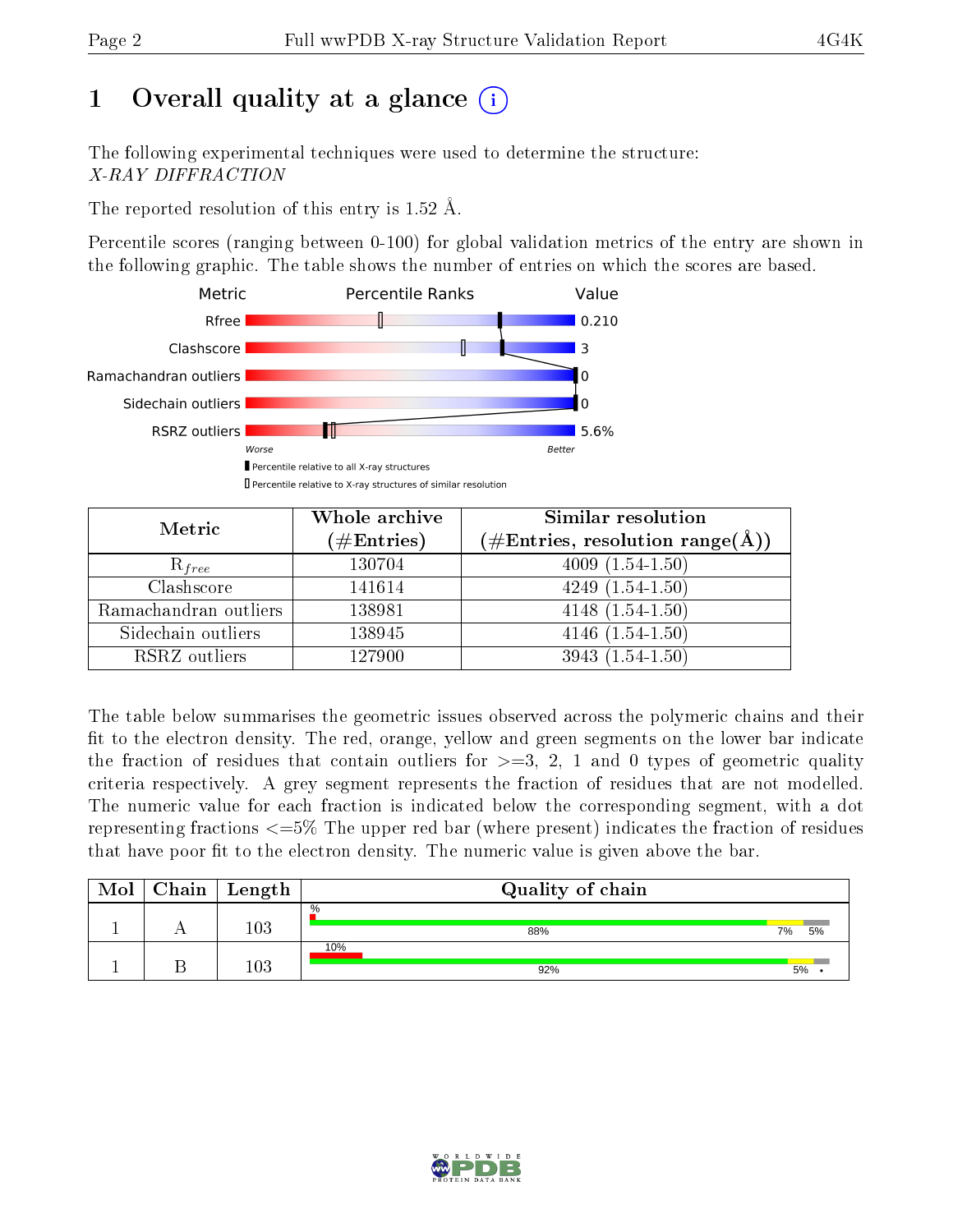# 2 Entry composition (i)

There are 3 unique types of molecules in this entry. The entry contains 1974 atoms, of which 0 are hydrogens and 0 are deuteriums.

In the tables below, the ZeroOcc column contains the number of atoms modelled with zero occupancy, the AltConf column contains the number of residues with at least one atom in alternate conformation and the Trace column contains the number of residues modelled with at most 2 atoms.

Molecule 1 is a protein called Accessory gene regulator protein A.

| Mol |  | Chain   Residues | Atoms     |               |               |  |  | $\rm ZeroOcc \mid AltConf \mid Trace$ |  |
|-----|--|------------------|-----------|---------------|---------------|--|--|---------------------------------------|--|
|     |  | 98               | Total C   |               | - N           |  |  |                                       |  |
|     |  | 844              |           | 531 151 159 3 |               |  |  |                                       |  |
|     |  | 100              | Total C N |               |               |  |  |                                       |  |
|     |  |                  | 858       |               | 541 153 161 3 |  |  |                                       |  |

There are 2 discrepancies between the modelled and reference sequences:

| Chain | Residue  | Modelled | Actual | Comment                            | <b>Reference</b> |
|-------|----------|----------|--------|------------------------------------|------------------|
|       | $136\,$  | MET      |        | INITIATING METHIONINE   UNP P0A0I7 |                  |
|       | $^{136}$ | MET      |        | INITIATING METHIONINE   UNP P0A0I7 |                  |

• Molecule 2 is GLYCEROL (three-letter code: GOL) (formula:  $C_3H_8O_3$ ).



|  | $\text{Mol}$   Chain   Residues | Atoms                                                    |  | $ZeroOcc \   \ AltConf$ |  |  |
|--|---------------------------------|----------------------------------------------------------|--|-------------------------|--|--|
|  |                                 | $\begin{array}{ccc} \text{Total} & \text{C} \end{array}$ |  |                         |  |  |

Continued on next page...

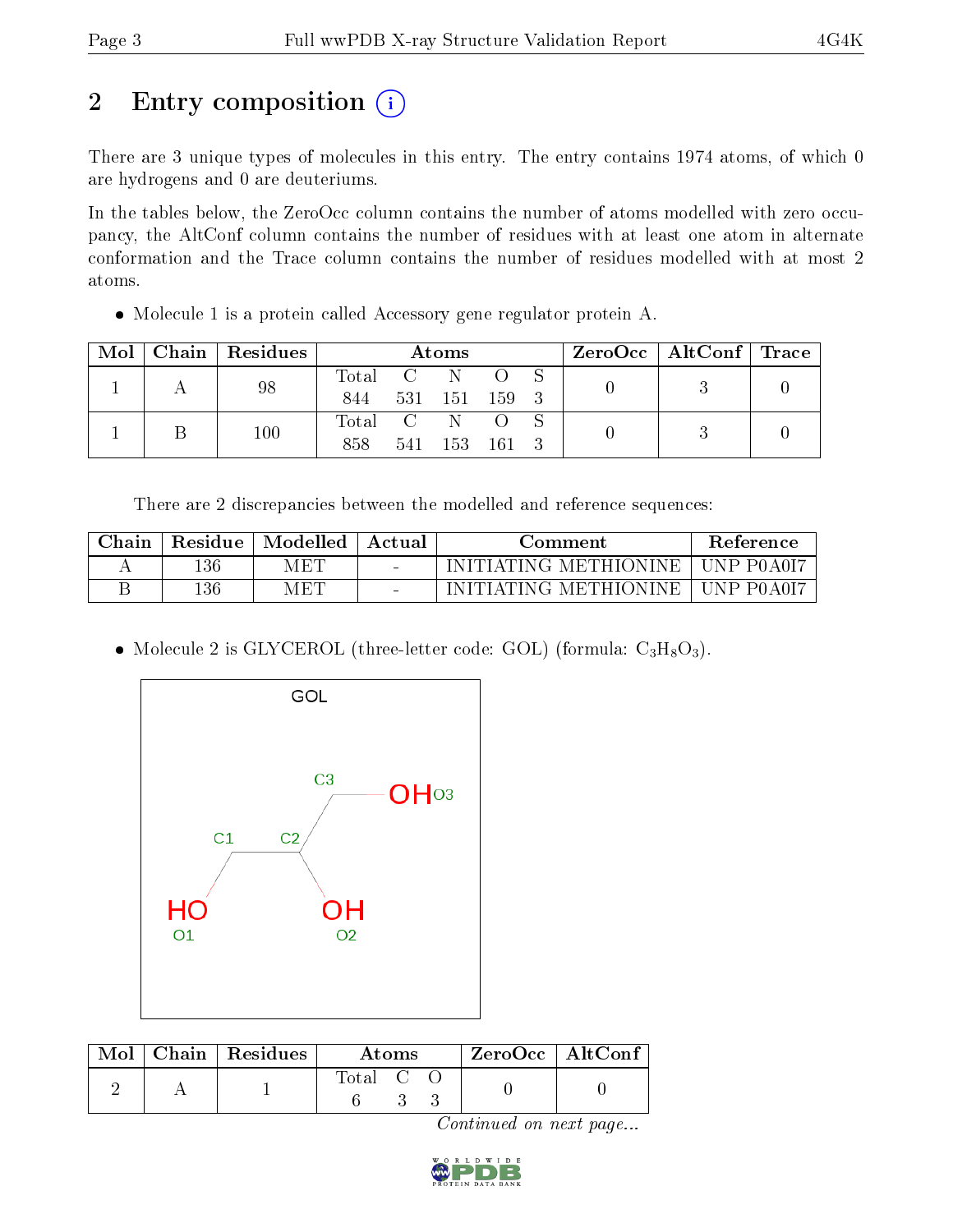Continued from previous page...

|  | Mol   Chain   Residues | Atoms     | $ZeroOcc \   \ AltConf$ |  |
|--|------------------------|-----------|-------------------------|--|
|  |                        | Total C O |                         |  |
|  |                        | Total C O |                         |  |

 $\bullet\,$  Molecule 3 is water.

|  | Mol   Chain   Residues | Atoms                      | $ZeroOcc \mid AltConf \mid$ |
|--|------------------------|----------------------------|-----------------------------|
|  | 152                    | Total O<br>$152 -$<br>-152 |                             |
|  | 102                    | Total O<br>102<br>102      |                             |

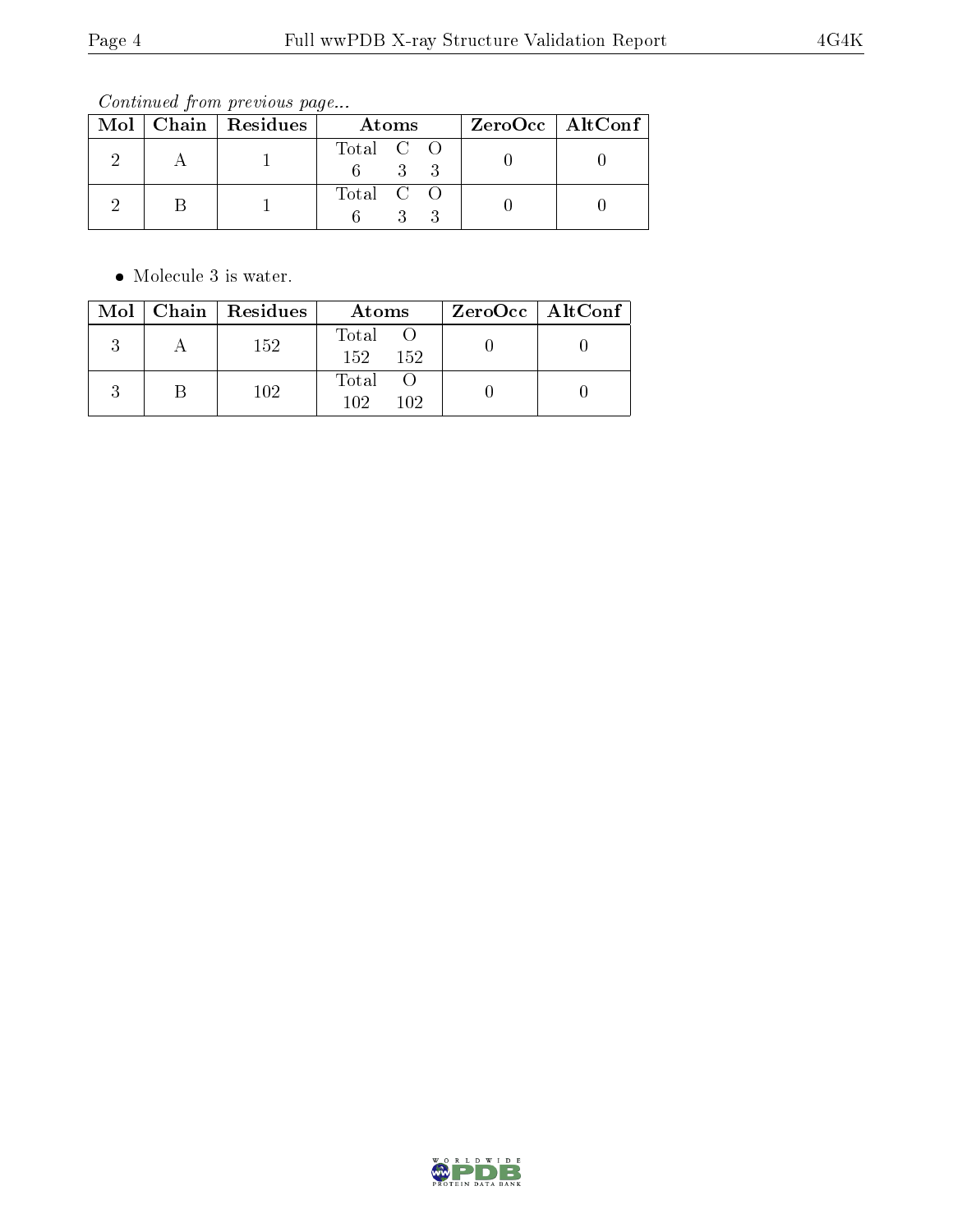## 3 Residue-property plots  $(i)$

These plots are drawn for all protein, RNA and DNA chains in the entry. The first graphic for a chain summarises the proportions of the various outlier classes displayed in the second graphic. The second graphic shows the sequence view annotated by issues in geometry and electron density. Residues are color-coded according to the number of geometric quality criteria for which they contain at least one outlier: green  $= 0$ , yellow  $= 1$ , orange  $= 2$  and red  $= 3$  or more. A red dot above a residue indicates a poor fit to the electron density (RSRZ  $> 2$ ). Stretches of 2 or more consecutive residues without any outlier are shown as a green connector. Residues present in the sample, but not in the model, are shown in grey.

• Molecule 1: Accessory gene regulator protein A



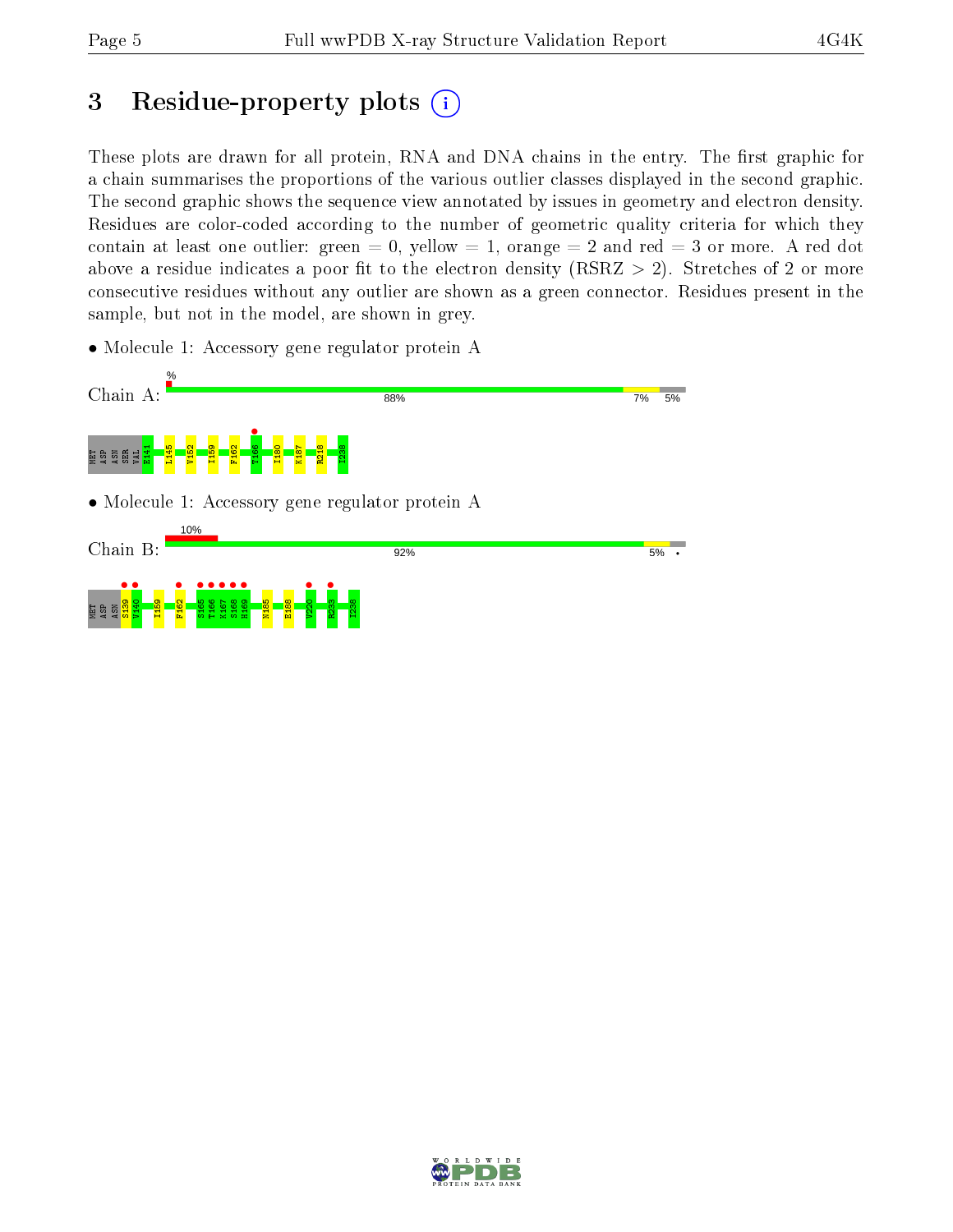## 4 Data and refinement statistics  $(i)$

| Property                                                   | Value                                             | Source                       |
|------------------------------------------------------------|---------------------------------------------------|------------------------------|
| Space group                                                | P 21 21 21                                        | Depositor                    |
| Cell constants                                             | $45.89$ Å<br>$41.41\text{\AA}$<br>112.14Å         | Depositor                    |
| a, b, c, $\alpha$ , $\beta$ , $\gamma$                     | $90.00^\circ$<br>$90.00^{\circ}$<br>$90.00^\circ$ |                              |
| Resolution $(A)$                                           | $-1.52$<br>20.72                                  | Depositor                    |
|                                                            | $20.72 - 1.52$                                    | <b>EDS</b>                   |
| % Data completeness                                        | $94.8$ $(20.72 - 1.52)$                           | Depositor                    |
| (in resolution range)                                      | $94.1(20.72 - 1.52)$                              | <b>EDS</b>                   |
| $R_{merge}$                                                | (Not available)                                   | Depositor                    |
| $\mathrm{R}_{sym}$                                         | 0.04                                              | Depositor                    |
| $\sqrt{I/\sigma}(I) > 1$                                   | 2.28 (at $1.52\text{\AA}$ )                       | Xtriage                      |
| Refinement program                                         | PHENIX 1.8 1066                                   | Depositor                    |
|                                                            | 0.180<br>, 0.209                                  | Depositor                    |
| $R, R_{free}$                                              | $0.181$ ,<br>0.210                                | DCC                          |
| $\mathcal{R}_{free}$ test set                              | 1638 reflections $(4.99\%)$                       | wwPDB-VP                     |
| Wilson B-factor $(A^2)$                                    | 18.3                                              | Xtriage                      |
| Anisotropy                                                 | 0.350                                             | Xtriage                      |
| Bulk solvent $k_{sol}$ (e/Å <sup>3</sup> ), $B_{sol}(A^2)$ | $0.37$ , 45.4                                     | <b>EDS</b>                   |
| $L$ -test for twinning <sup>2</sup>                        | $< L >$ = 0.48, $< L^2 >$ = 0.31                  | Xtriage                      |
| Estimated twinning fraction                                | No twinning to report.                            | $\overline{\text{X}}$ triage |
| $\overline{F_o}, \overline{F_c}$ correlation               | 0.96                                              | <b>EDS</b>                   |
| Total number of atoms                                      | 1974                                              | wwPDB-VP                     |
| Average B, all atoms $(A^2)$                               | 22.0                                              | wwPDB-VP                     |

Xtriage's analysis on translational NCS is as follows: The analyses of the Patterson function reveals a significant off-origin peak that is 21.79  $\%$  of the origin peak, indicating pseudo-translational symmetry. The chance of finding a peak of this or larger height randomly in a structure without pseudo-translational symmetry is equal to 6.5192e-03. The detected translational NCS is most likely also responsible for the elevated intensity ratio.

<sup>&</sup>lt;sup>2</sup>Theoretical values of  $\langle |L| \rangle$ ,  $\langle L^2 \rangle$  for acentric reflections are 0.5, 0.333 respectively for untwinned datasets, and 0.375, 0.2 for perfectly twinned datasets.



<span id="page-5-1"></span><span id="page-5-0"></span><sup>1</sup> Intensities estimated from amplitudes.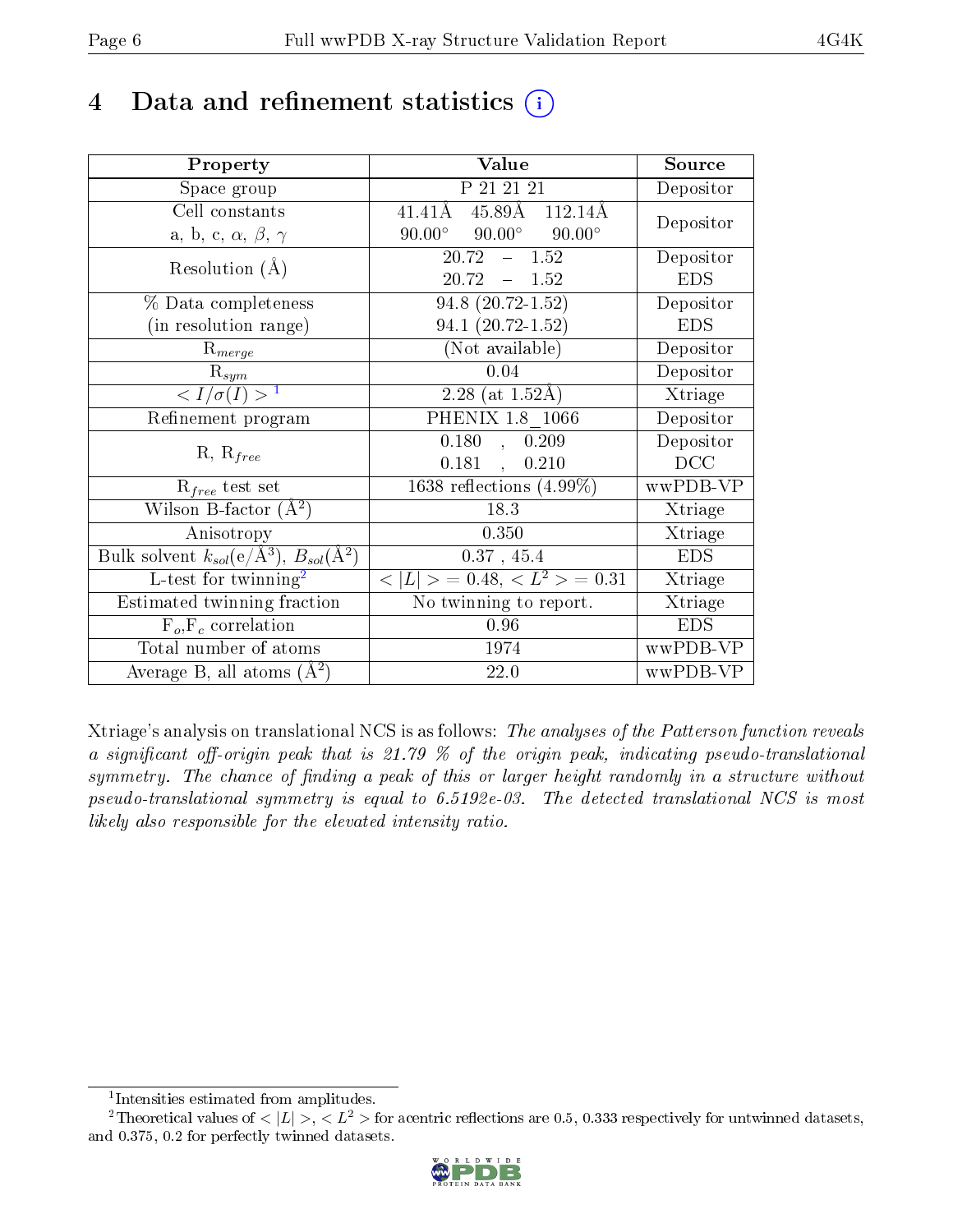# 5 Model quality  $(i)$

## 5.1 Standard geometry (i)

Bond lengths and bond angles in the following residue types are not validated in this section: GOL

The Z score for a bond length (or angle) is the number of standard deviations the observed value is removed from the expected value. A bond length (or angle) with  $|Z| > 5$  is considered an outlier worth inspection. RMSZ is the root-mean-square of all Z scores of the bond lengths (or angles).

| Mol | Chain |      | <b>Bond lengths</b> | Bond angles |             |  |
|-----|-------|------|---------------------|-------------|-------------|--|
|     |       | RMSZ | $\# Z  > 5$         | RMSZ        | $\ Z\  > 5$ |  |
|     |       | 0.34 | 0/869               | 0.55        | 0/1162      |  |
|     | R     | 0.33 | 0/883               | 0.54        | 0/1182      |  |
| AΠ  | A 11  | 0.33 | 0/1752              | 0.54        | /2344       |  |

There are no bond length outliers.

There are no bond angle outliers.

There are no chirality outliers.

There are no planarity outliers.

### $5.2$  Too-close contacts  $(i)$

In the following table, the Non-H and H(model) columns list the number of non-hydrogen atoms and hydrogen atoms in the chain respectively. The H(added) column lists the number of hydrogen atoms added and optimized by MolProbity. The Clashes column lists the number of clashes within the asymmetric unit, whereas Symm-Clashes lists symmetry related clashes.

|   |   |      | Mol   Chain   Non-H   H(model)   H(added) |          |    | $\vert$ Clashes $\vert$ Symm-Clashes |
|---|---|------|-------------------------------------------|----------|----|--------------------------------------|
|   |   | 844  |                                           | 826      | Ð  |                                      |
|   |   | 858  |                                           | 844      |    |                                      |
|   |   | 12   |                                           | 16       |    |                                      |
|   |   |      |                                           |          |    |                                      |
| ົ |   | 152  |                                           |          |    |                                      |
| ച | R | 102  |                                           |          |    |                                      |
|   |   | 1974 |                                           | $1694\,$ | 10 |                                      |

The all-atom clashscore is defined as the number of clashes found per 1000 atoms (including hydrogen atoms). The all-atom clashscore for this structure is 3.

All (10) close contacts within the same asymmetric unit are listed below, sorted by their clash

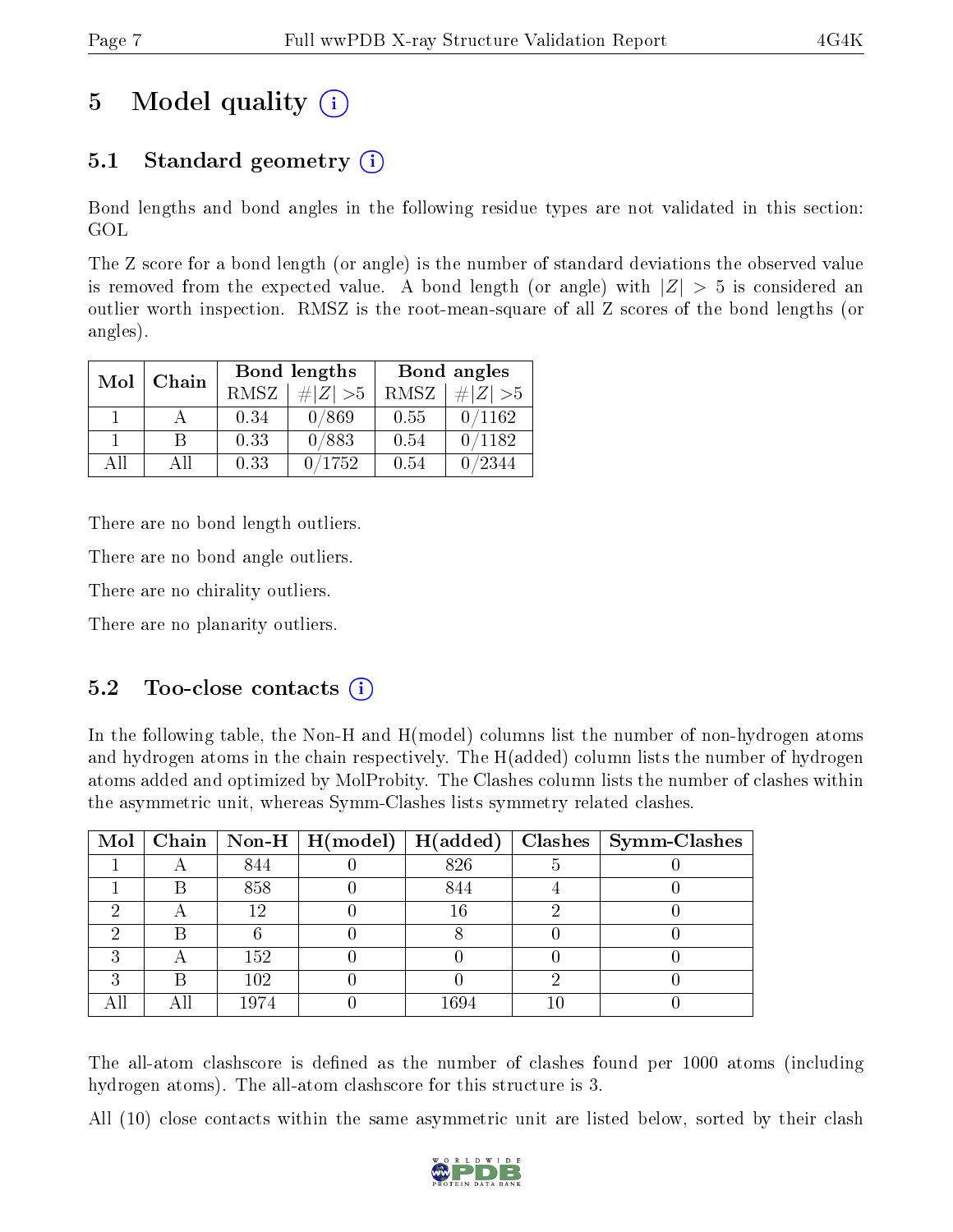| Atom-1               | Atom-2               | Interatomic<br>distance $(A)$ | Clash<br>overlap $(A)$ |  |
|----------------------|----------------------|-------------------------------|------------------------|--|
| 1:A:145:LEU:HB2      | 1: A: 152: VAL: HG13 | 1.74                          | 0.70                   |  |
| 1:B:159:ILE:HD13     | 1:B:162:PHE:CZ       | 2.44                          | 0.53                   |  |
| 1: A:159: ILE: HD13  | 1: A: 162: PHE: CZ   | 2.50                          | 0.45                   |  |
| 1:B:185:ASN:HD21     | 1: B: 188: GLU: HG3  | 1.82                          | 0.44                   |  |
| 1:B:185:ASN:ND2      | 1:B:188:GLU:H        | 2.17                          | 0.41                   |  |
| 1: A: 187: LYS: HB2  | 1:A:187:LYS:HE3      | 1.80                          | 0.41                   |  |
| 1:A:218:ARG:HH22     | 2:A:301:GOL:H32      | 1.86                          | 0.41                   |  |
| 2:A:301:GOL:H11      | 3:B:470:HOH:O        | 2.21                          | 0.41                   |  |
| 1: A: 152: VAL: HG11 | 1: A:180: ILE: HG21  | 2.02                          | 0.40                   |  |
| 1:B:139:SER:N        | 3:B:477:HOH:O        | 2.54                          | 0.40                   |  |

magnitude.

There are no symmetry-related clashes.

### 5.3 Torsion angles (i)

#### 5.3.1 Protein backbone (i)

In the following table, the Percentiles column shows the percent Ramachandran outliers of the chain as a percentile score with respect to all X-ray entries followed by that with respect to entries of similar resolution.

The Analysed column shows the number of residues for which the backbone conformation was analysed, and the total number of residues.

| Mol | Chain | Analysed        | Favoured    | Allowed   Outliers | Percentiles         |                    |
|-----|-------|-----------------|-------------|--------------------|---------------------|--------------------|
|     |       | 99/103(96%)     | 97(98%)     | $2(2\%)$           | $\vert$ 100 $\vert$ | $\blacksquare$ 100 |
|     |       | $101/103(98\%)$ | $100(99\%)$ | $1(1\%)$           | 100                 | 100                |
| All | All   | 200/206(97%)    | $197(98\%)$ | $3(2\%)$           | 100                 | 100                |

There are no Ramachandran outliers to report.

#### 5.3.2 Protein sidechains  $(i)$

In the following table, the Percentiles column shows the percent sidechain outliers of the chain as a percentile score with respect to all X-ray entries followed by that with respect to entries of similar resolution.

The Analysed column shows the number of residues for which the sidechain conformation was analysed, and the total number of residues.

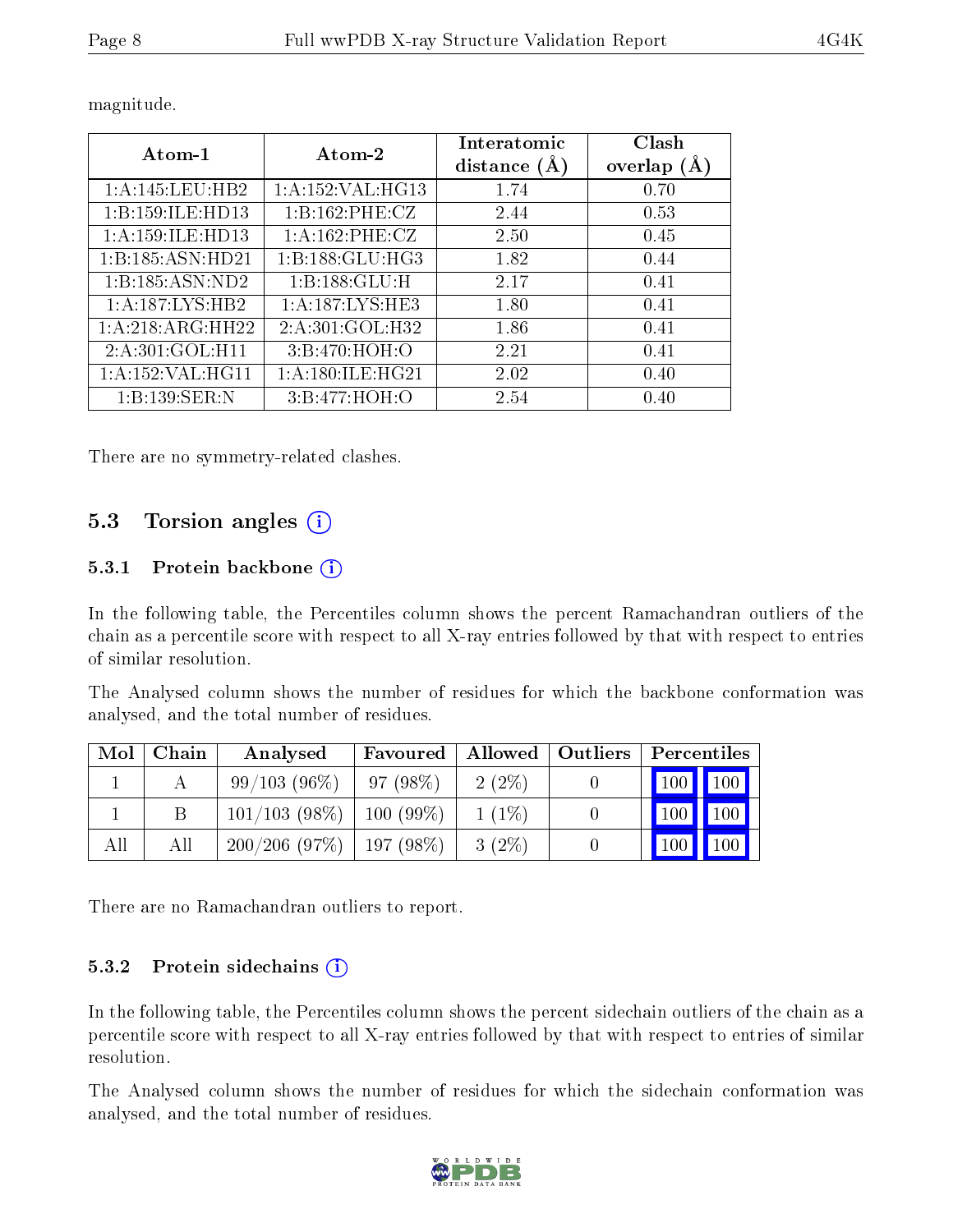| Mol | Chain | Analysed       | Rotameric   Outliers | Percentiles   |                  |  |
|-----|-------|----------------|----------------------|---------------|------------------|--|
|     |       | $97/99(98\%)$  | $97(100\%)$          | $\boxed{100}$ | 100 <sub>1</sub> |  |
|     |       | $99/99(100\%)$ | 99 $(100\%)$         |               | 100              |  |
| All | All   | 196/198(99%)   | $196(100\%)$         |               |                  |  |

There are no protein residues with a non-rotameric sidechain to report.

Some sidechains can be flipped to improve hydrogen bonding and reduce clashes. There are no such sidechains identified.

#### 5.3.3 RNA  $(i)$

There are no RNA molecules in this entry.

### 5.4 Non-standard residues in protein, DNA, RNA chains (i)

There are no non-standard protein/DNA/RNA residues in this entry.

### 5.5 Carbohydrates (i)

There are no carbohydrates in this entry.

### 5.6 Ligand geometry  $(i)$

3 ligands are modelled in this entry.

In the following table, the Counts columns list the number of bonds (or angles) for which Mogul statistics could be retrieved, the number of bonds (or angles) that are observed in the model and the number of bonds (or angles) that are defined in the Chemical Component Dictionary. The Link column lists molecule types, if any, to which the group is linked. The Z score for a bond length (or angle) is the number of standard deviations the observed value is removed from the expected value. A bond length (or angle) with  $|Z| > 2$  is considered an outlier worth inspection. RMSZ is the root-mean-square of all Z scores of the bond lengths (or angles).

| Mol |     |                                        |     |                          |         |      |         |        |      |   |  |  | $\mid$ Res | Link |  | Bond lengths |  |  | Bond angles |  |  |
|-----|-----|----------------------------------------|-----|--------------------------|---------|------|---------|--------|------|---|--|--|------------|------|--|--------------|--|--|-------------|--|--|
|     |     | $\perp$ Type $\parallel$ Chain $\perp$ |     |                          | Counts  | RMSZ | $\# Z $ | Counts | RMSZ | # |  |  |            |      |  |              |  |  |             |  |  |
|     | GOL |                                        | 302 | $\blacksquare$           | 5.5.5   | 0.34 |         | 0.5.5  | 0.29 |   |  |  |            |      |  |              |  |  |             |  |  |
| ച   | GOL |                                        | 301 | $\overline{\phantom{a}}$ | 5, 5, 5 | 0.41 |         | 5.5.5  | 0.35 |   |  |  |            |      |  |              |  |  |             |  |  |
| ച   | ЗOГ |                                        | 301 | $\sim$                   | 5.5.5   | 0.34 |         | 5.5.5  | 0.35 |   |  |  |            |      |  |              |  |  |             |  |  |

In the following table, the Chirals column lists the number of chiral outliers, the number of chiral centers analysed, the number of these observed in the model and the number defined in the

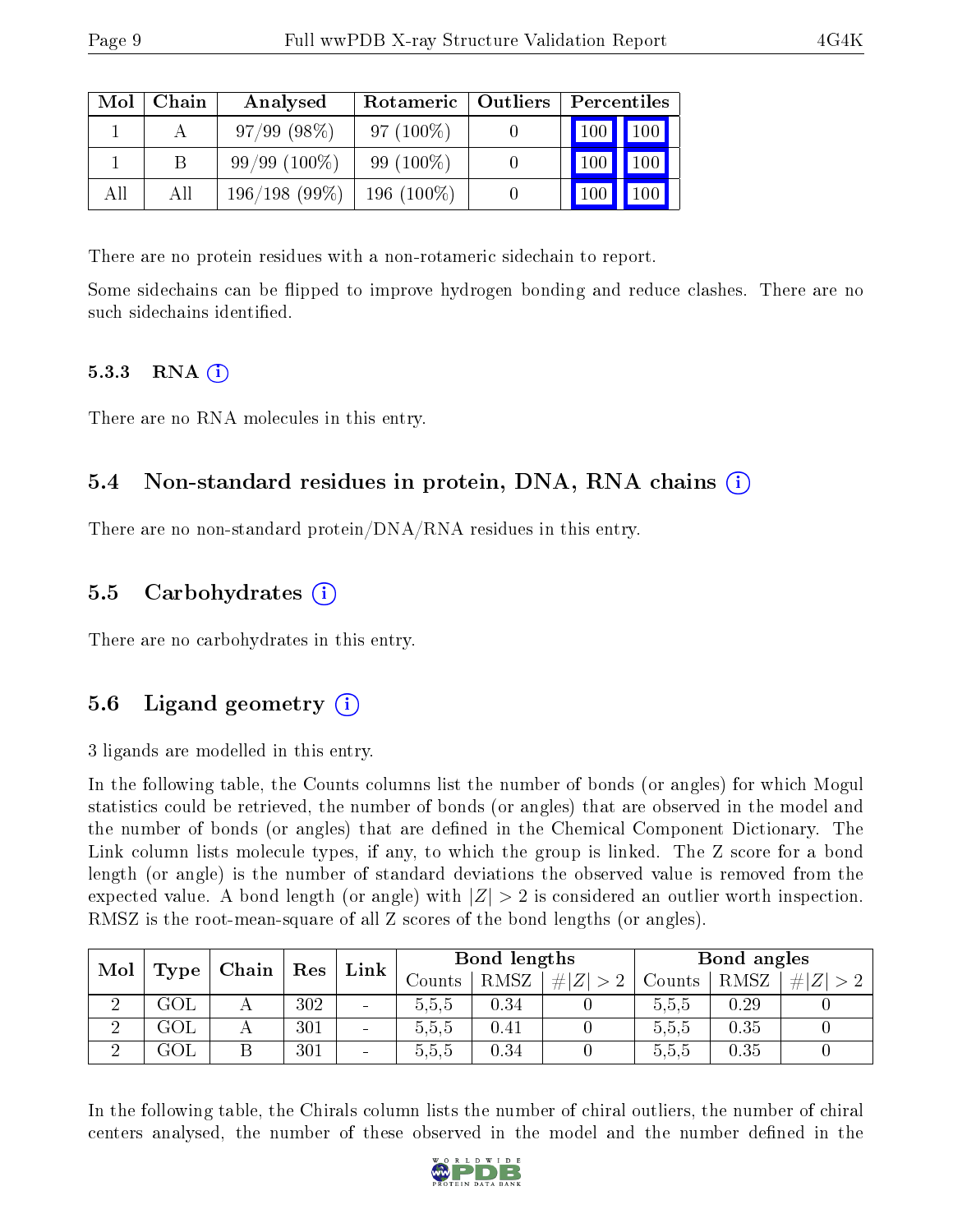|     |     |                              | Mol   Type   Chain   Res   Link   Chirals   Torsions | Rings |
|-----|-----|------------------------------|------------------------------------------------------|-------|
| GOL | 302 | $\qquad \qquad \blacksquare$ | 2/4/4/4                                              |       |
| GOL | 301 |                              | 4/4/4/4                                              |       |
| GOL | 301 | $\qquad \qquad$              | 2/4/4/4                                              |       |

Chemical Component Dictionary. Similar counts are reported in the Torsion and Rings columns. '-' means no outliers of that kind were identified.

There are no bond length outliers.

There are no bond angle outliers.

There are no chirality outliers.

All (8) torsion outliers are listed below:

| Mol            | Chain        | Res | Type | Atoms                                                          |
|----------------|--------------|-----|------|----------------------------------------------------------------|
| $\overline{2}$ | А            | 302 | GOL  | O1-C1-C2-C3                                                    |
| $\overline{2}$ | $\mathbf{A}$ | 301 | GOL  | O1-C1-C2-C3                                                    |
| $\overline{2}$ | $\mathbf{A}$ | 301 | GOL  | $\overline{C1}$ C <sub>2</sub> -C <sub>3</sub> -O <sub>3</sub> |
| 2              | В            | 301 | GOL  | C1 C2 C3 O3                                                    |
| 2              | A            | 302 | GOL  | $01-C1-C2-02$                                                  |
| 2              | A            | 301 | GOL  | O1-C1-C2-O2                                                    |
| 2              | A            | 301 | GOL  | O <sub>2</sub> -C <sub>2</sub> -C <sub>3</sub> -O <sub>3</sub> |
| 2              | R            | 301 | GOL  | O <sub>2</sub> -C <sub>2</sub> -C <sub>3</sub> -O <sub>3</sub> |

There are no ring outliers.

1 monomer is involved in 2 short contacts:

|  |               | Mol   Chain   Res   Type   Clashes   Symm-Clashes |
|--|---------------|---------------------------------------------------|
|  | $301 \pm GOL$ |                                                   |

#### 5.7 [O](https://www.wwpdb.org/validation/2017/XrayValidationReportHelp#nonstandard_residues_and_ligands)ther polymers  $(i)$

There are no such residues in this entry.

#### 5.8 Polymer linkage issues (i)

There are no chain breaks in this entry.

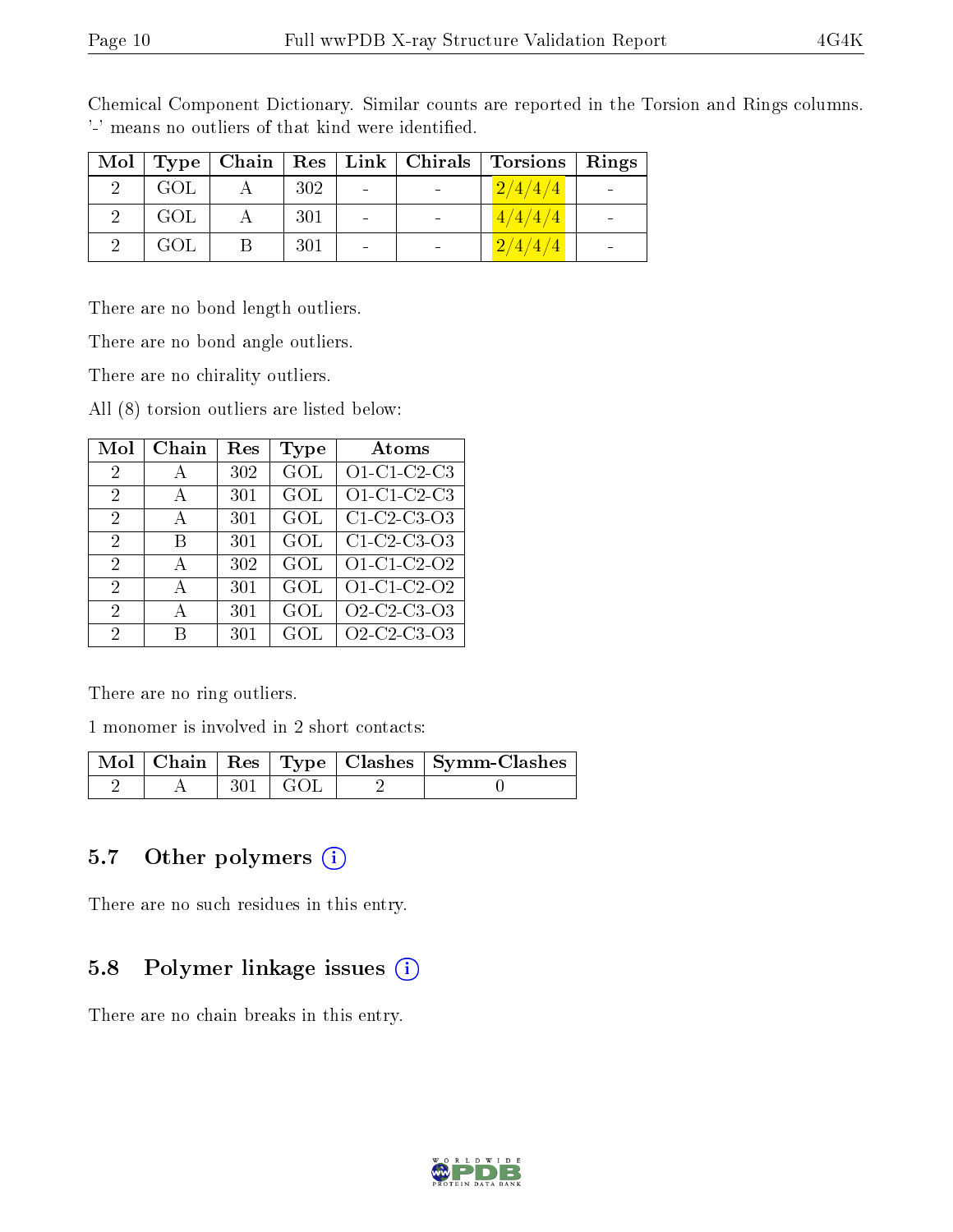## 6 Fit of model and data  $(i)$

## 6.1 Protein, DNA and RNA chains  $(i)$

In the following table, the column labelled  $#RSRZ> 2'$  contains the number (and percentage) of RSRZ outliers, followed by percent RSRZ outliers for the chain as percentile scores relative to all X-ray entries and entries of similar resolution. The OWAB column contains the minimum, median,  $95<sup>th</sup>$  percentile and maximum values of the occupancy-weighted average B-factor per residue. The column labelled ' $Q< 0.9$ ' lists the number of (and percentage) of residues with an average occupancy less than 0.9.

| Mol | Chain | Analysed        | ${ <\hspace{-1.5pt}{\mathrm{RSRZ}} \hspace{-1.5pt}>}$ | $\rm \#RSRZ{>}2$      | $\sim$ OWAB( $\rm A^2)$ | $\mathrm{Q}{<}0.9$ |
|-----|-------|-----------------|-------------------------------------------------------|-----------------------|-------------------------|--------------------|
|     |       | 98/103(95%)     | 0.20                                                  | $1(1\%)$ 82 85        | 12, 17, 31, 35          |                    |
|     |       | 100/103(97%)    | 0.58                                                  | $10(10\%)$ 7 7        | 12, 20, 40, 54          |                    |
| All | All   | $198/206(96\%)$ | 0.39                                                  | 11 $(5%)$<br>26<br>24 | 12, 18, 34, 54          |                    |

All (11) RSRZ outliers are listed below:

| Mol | Chain | $\operatorname{Res}% \left( \mathcal{N}\right) \equiv\operatorname{Res}(\mathcal{N}_{0})\cap\mathcal{N}_{1}$ | Type        | <b>RSRZ</b> |
|-----|-------|--------------------------------------------------------------------------------------------------------------|-------------|-------------|
| 1   | В     | 166                                                                                                          | THR         | 11.3        |
| 1   | В     | 140                                                                                                          | VAL         | 7.9         |
| 1   | В     | 139                                                                                                          | SER         | 5.2         |
| 1   | В     | 169                                                                                                          | HIS         | 4.5         |
| 1   | В     | 233                                                                                                          | ${\rm ARG}$ | 3.8         |
| 1   | В     | 165                                                                                                          | SER         | 3.5         |
| 1   | В     | 167                                                                                                          | LYS         | 2.9         |
| 1   | В     | 168                                                                                                          | SER.        | 2.5         |
| 1   | А     | 166                                                                                                          | THR         | 2.2         |
| 1   | R     | 162                                                                                                          | PHE         | 2.1         |
| 1   |       | 220                                                                                                          | VAL         | 2.0         |

### 6.2 Non-standard residues in protein, DNA, RNA chains  $(i)$

There are no non-standard protein/DNA/RNA residues in this entry.

### 6.3 Carbohydrates  $(i)$

There are no carbohydrates in this entry.